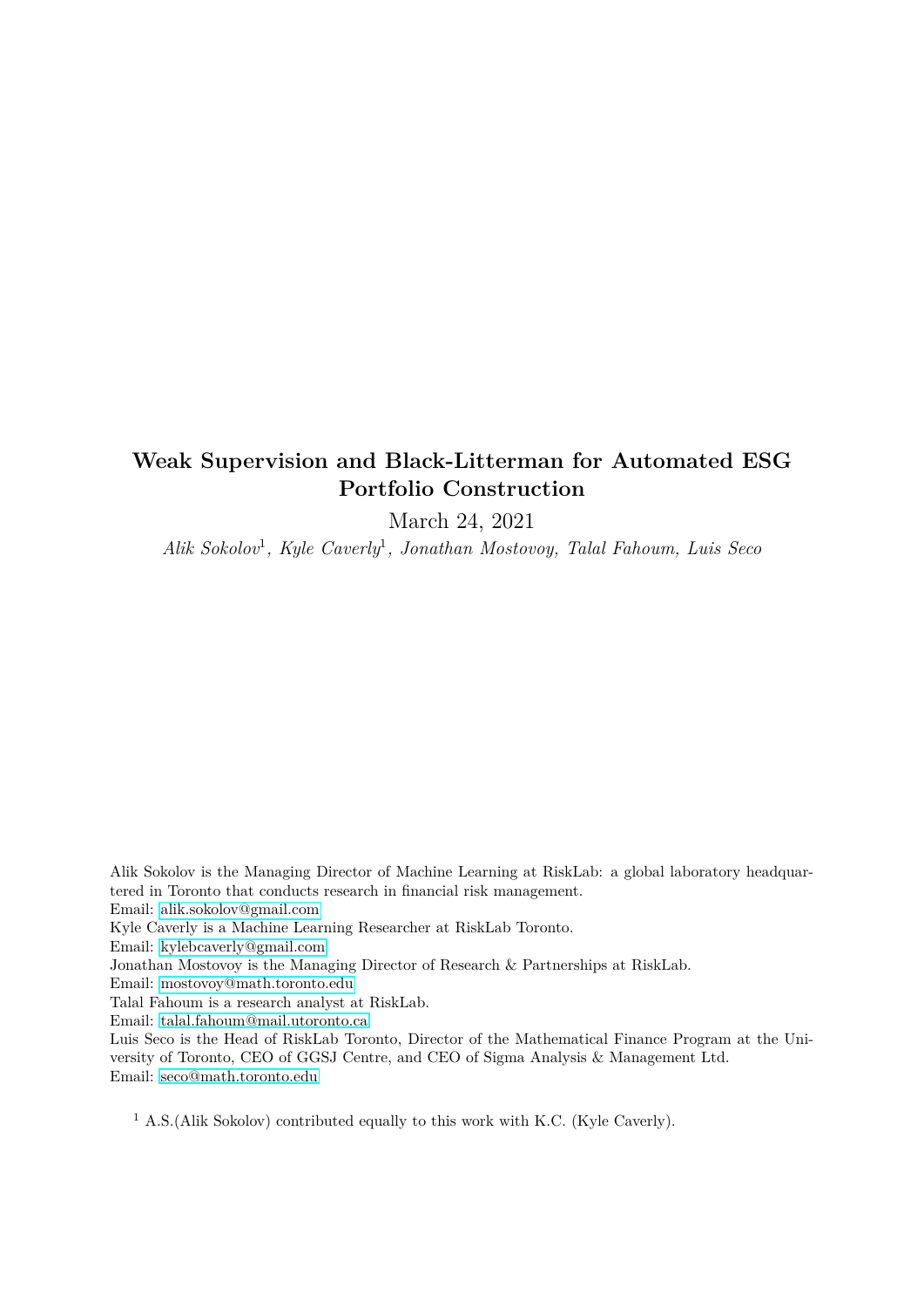Key Takeaways:

- 1. The authors describe a theoretical framework for how an automated NLP system can be used to incorporate ESG criteria into portfolio optimization decisions.
- 2. The authors demonstrate the technical implementation details for incorporating ESG signals into augmented portfolio weights.
- 3. The authors demonstrate the competitive performance of such a portfolio through a long-term historical back-test with the S&P 500 Index.

## **Abstract**

We propose an approach that combines modern machine learning techniques in Natural Language Processing with portfolio optimization to incorporate views of companies' ESG performance. This is automatically done through curating and subsequently converting large scale news-data into portfolio management decisions. We train a machine learning news data classifier to automatically identify several key ESG issues in news data over time. We then aggregate these issues over time to generate a "views vector" under the Black-Litterman portfolio framework, and finally compare the performance of an ESG-tilted portoflio against a standard Black-Litterman portfolio. Additionally, we show how this can be achieved at scale, in a fully automated manner, and with consistency over large periods of times. Our methodology thus demonstrates a reasonable and agile method for asset managers to incorporate ESG considerations into their portfolios free of any exclusionary frameworks and without sacrificing performance.

## **1. Introduction**

The last several years have seen an explosion of interest in ESG, and a continued trend of growth in assets under management for ESG portfolios even throughout the COVID-19 pandemic. Recent years saw some of the world's largest and more prominent investors, including the world's largest private fund manager, BlackRock, and prominent sovereign and pension funds like Japan's GPIF, signal a willingness to commit to ESG investment principles. A recent research report by Morningstar [\[1\]](#page-8-0) cites continued growth, with the number of sustainable passive funds tripling in the trailing five years leading to June 2019. Sustainable funds have been shown to benefit from significantly higher net inflow of funds in recent years [\[2\]](#page-8-1), which is consistent with overall changes in assets under management.

The COVID-19 pandemic has served to accelerate these trends. A recent survey by J.P. Morgan demonstrated that the majority of investors see the crisis as a catalyst for ESG investing [\[3\]](#page-8-2). This appears to have been consistent with empirical performance: Canada has seen an especially significant uptrend in ESG investing according to TD Securities, with inflows into passive sustainable funds already more than tripling both 2018 and 2019 numbers as of June 2020 [\[4\]](#page-8-3). Additionally, recent studies such as S&P Global's paper [\[5\]](#page-8-4), which focused on exchange-traded ESG funds and ESG mutual funds, as well as a Morningstar's [\[6\]](#page-9-0), which focused on large-cap US ESG equity indices, show ESG funds outperforming their peers during the crisis. Although these results only represent a short period of time and are not based on robust statistical practices, at the very least, the press generated has the potential to push the demand for ESG funds even further.

In spite of the positive indicators detailed above, ESG data remains a significant challenge for the industry. Self-reported ESG data is extremely challenging to manage, with inconsistency and varying imputation methodologies bringing significant challenges [\[7\]](#page-9-1); a recent study has even shown that increased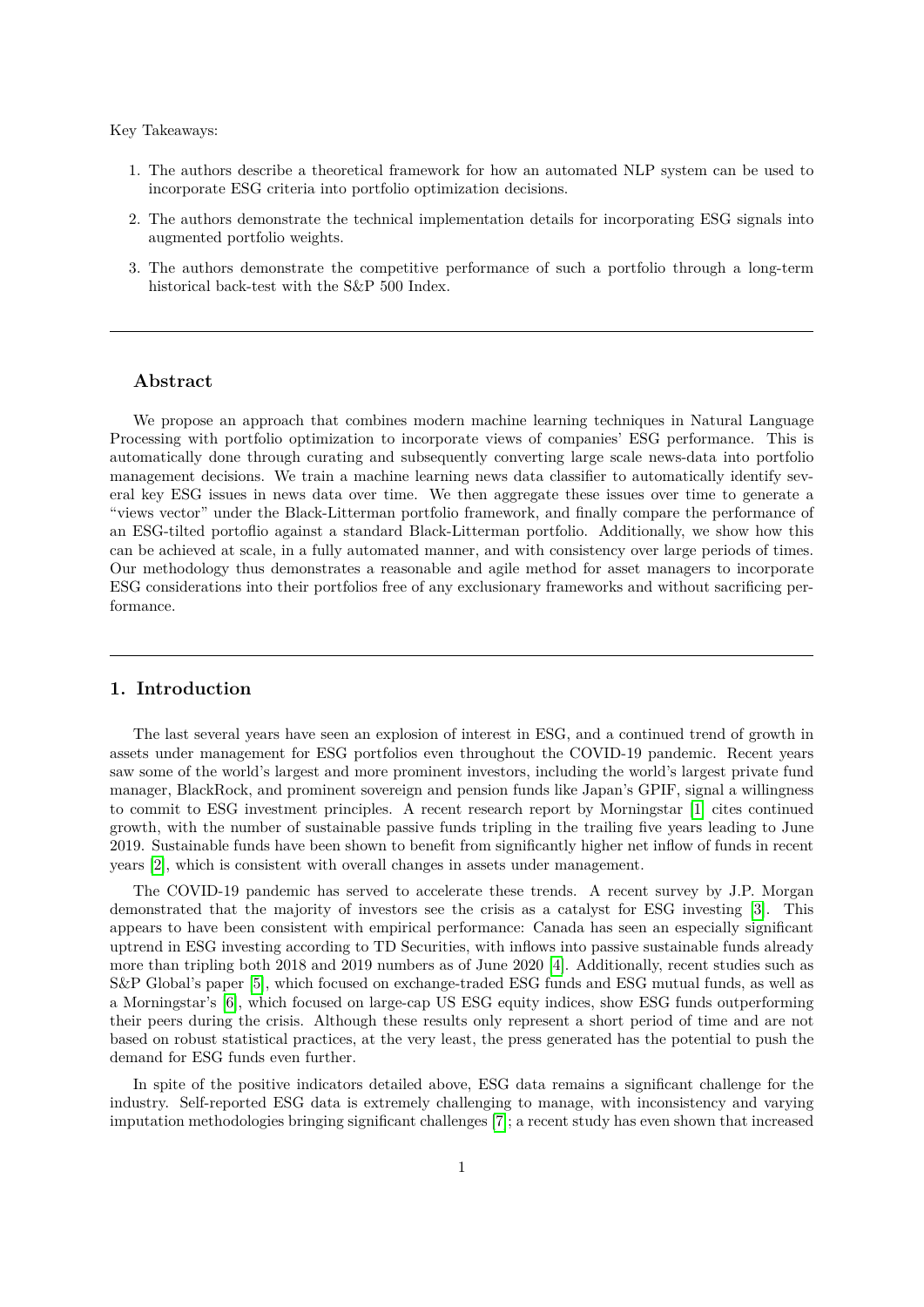corporate disclosures tends to produce higher variability of ESG ratings [\[8\]](#page-9-2). The lack of standardization in the rating industry, combined with views on a specific company impacting a rater's views of ESG performance across specific categories [\[9\]](#page-9-3), mean that the availability and quality of ESG data has not kept up with the growth of the industry. As such, we propose a more automated approach be taken to incorporating unstructured ESG information into ESG scores and portfolios, which we believe has the advantages of being more principled and likely to be more trusted by stakeholders.

## **2. Framework**

The purpose of this paper is to present a framework to develop an agile ESG approach to portfolio construction, tilted towards increasing allocations to companies with few mentions of ESG issues in news articles over a long time horizon. Our framework consists of three steps: first, we use news data sources (specifically, New York Times data, obtained via the NYT Developer API [\[10\]](#page-9-4)), which provides historical author-curated data tagging that we use as proxies for several key ESG categories. Second, to address the fact that these tags may not be consistently provided, and can vary in their meaning, we introduce a weak supervision approach to create a useful ESG classifier. Specifically, we build a machine learning model using these tags in order to ensure that the ESG scoring is consistent when applied over several decades. This is achieved by isolating the time periods during which tagging was most consistent for tags related to ESG for use as weak labels. Finally, we aggregate the results of our model applied at the article level to generate ESG signals and apply a modified Black-Litterman model [\[11\]](#page-9-5) to construct ESG portfolios. These portfolios uniquely take into account both ESG and investment risk criteria to create optimized portfolios. We end the paper with an empirical study of the performance of ESG portfolios constructed through a thorough back-testing setting.

#### *2.1. Data Collection & Labelling*

Our data set covers the following ESG topics:

- Governance: Business Ethics, Anti-Competitive Practices, Corruption & Instability
- Social: Health & Demographic Risk, Supply Chain Labour Standards or Labour Management, Privacy & Data Security
- Environmental: Climate Change or Carbon Emissions, Product Quality & Safety, Toxic Emissions & Waste

We utilize 2 key sources for ESG data in this study: New York Times news articles from 1998 to mid 2019 (overlapping with the availability of Compustat data described below), as well as equity price data for companies in the S&P 500 index, aligned to the same time period.

In order to generate an appropriate corpus of News Articles relevant to ESG topics, we leverage New York Times Developer API [\[10\]](#page-9-4) to collect News Articles from the business section of the New York times, published from 1998 to mid 2019. This corpus contains hundreds of thousands of articles related to a variety of news topics, some of which are relevant for ESG. We utilize author-provided tags as weak supervised labels, using relevant tags as proxies for ESG categories listed above. To ensure class imbalance is not a concern during training, we randomly sample the corpus keeping all articles with tags relevant to an ESG category, combined with a sample of articles without relevant tags. In addition, we use company names (also provided as tags via the New York Times API) and, thus, did not use a separate named entity recognition model to identify companies.

Our equity price data was obtained from Compustat, for which we use data starting in 1998 and ending with mid-2019 for our portfolio analysis since S&P index data is no longer available past this date. We also apply several data quality improvements to our dataset to ensure consistency over time, such as imputing any missing trading dates and accounting for companies that trade under multiple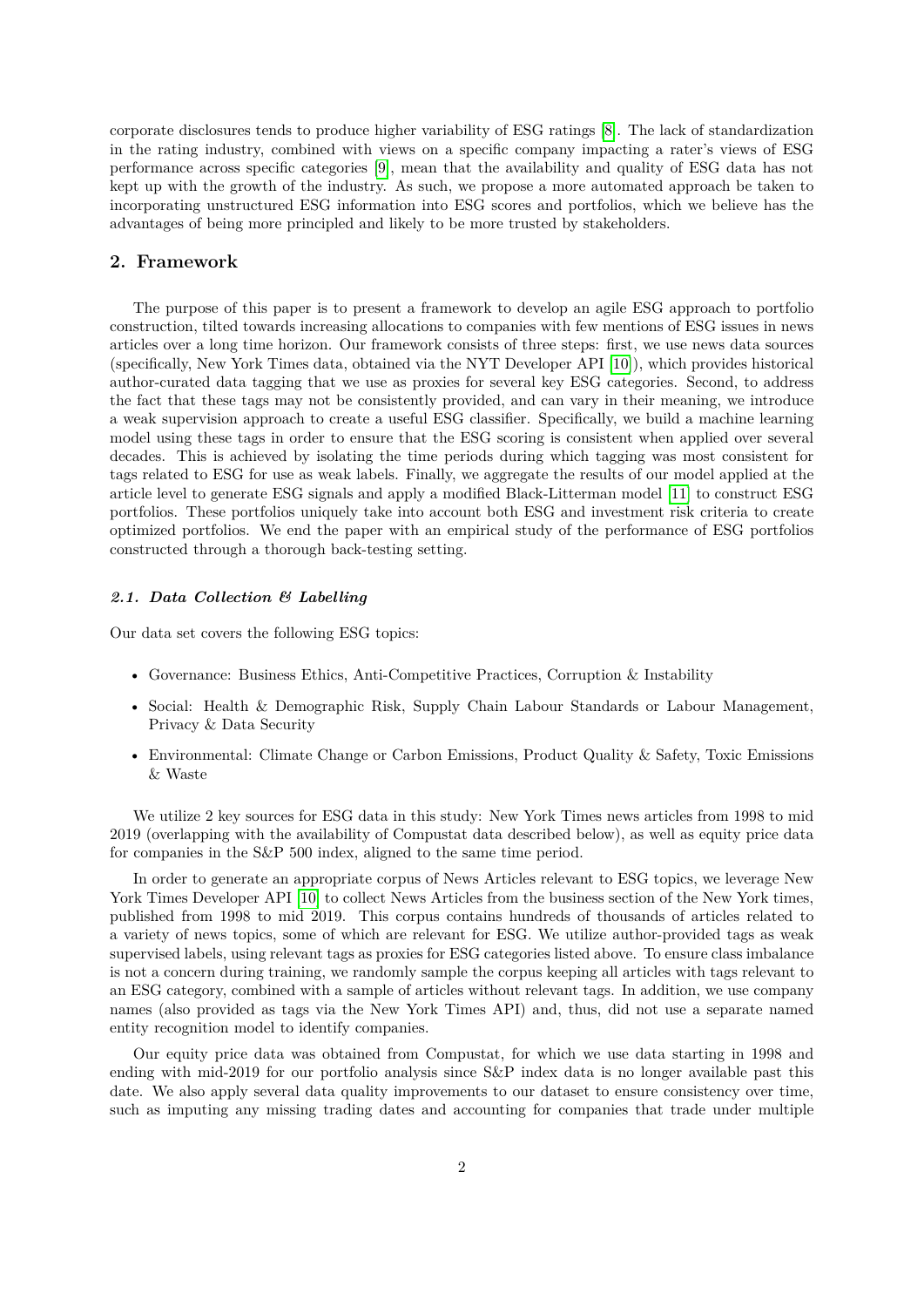| Parameter                 | Definition                                                                     | Value     |
|---------------------------|--------------------------------------------------------------------------------|-----------|
| Stage 1 Learning Rate     | Learning rate during stage 1 of training<br>(classification layer)             | $10^{-3}$ |
| Stage 2 Learning Rate     | Learning rate during stage 2 of training<br>(classification and encoder layer) | $10^{-4}$ |
| Early Stopping Eval Limit | Consecutive evals with no improvement<br>before stopping                       | 5         |
| Max Sequence Length       | Max sequence length for BERT                                                   | 256       |
| Batch Size                | Batch Size used in training                                                    | 16        |
| Evaluate Every n Samples  | Run evaluation every n samples                                                 | 400       |

<span id="page-3-1"></span>Table 1: BERT Model Hyperparameter Choices

tickers. Outside of these changes we take the price data as is, and use it solely for portfolio backtesting described in Section [2.3.](#page-3-0)

Finally, to align news article data against Compustat data we use a collection of text similarity algorithms to generate a dictionary between Company names available in the NYT and the company names associated with Compustat data, and then evaluate and refine this dictionary, curating a final map between NYT company names and S&P 500 tickers.

#### *2.2. Model Training*

We train our model as a standard BERT [\[12\]](#page-9-6) classifier, using a weak supervision approach by leveraging author-provided tags as proxies for ESG categories of interest. We use the pre-trained model from HuggingFace [\[13\]](#page-9-7), and apply two-stage fine-tuning to train our model, whereby we first freeze the encoder layers and only train the classification layers of our model, and then train the full model briefly after our early-stopping criteria are triggered. We train a single model to classify all of our ESG categories simultaneously in order to combine the labeled data from individual categories and create good general ESG text embeddings, and select our hyperparameters based on the weighted average precision scores across our classes. Our final hyperparemeter choices are presented in Table [1.](#page-3-1)

We train one network to model for all of the ESG categories described in Section [3.1.](#page-5-0) We do this in order to utilize all of our labeled data to fine tune a single representation, thus boosting the total number of labels available for fine tuning; another benefit of this approach is to create better general representations of news data for ESG, which can then be applied towards some potential improvements to the model described in Section [4.](#page-6-0)

#### <span id="page-3-0"></span>*2.3. Portfolio Construction*

A key contribution we make is to demonstrate a working example of how the results of a machine-learning NLP model may be used to continuously incorporate views on ESG performance into portfolio construction decisions, even in the presence of noisy labels for ESG categories. We believe our proposed approach addresses a number of key issues inherent in incorporating unstructured data into portfolio construction decisions, demonstrates the technical feasibility of such a combination, and showcases interesting results in the process.

There is no single clear approach through which the results of an NLP model, even when aggregated into an ESG score at a company level, can be used to make investment decisions. We accomplish this by leveraging a widely used Black-Litterman Model [\[11\]](#page-9-5) optimization approach to incorporate ESG views, which is a very natural approach for this task. The Black-Litterman model allows portfolio managers to incorporate a Bayesian vector of views, in combination with an imputed vector of views expressed by the market, as priors. These priors, used as inputs into the classical Markowitz portfolio optimization algorithm[\[14\]](#page-9-8), have the effect of pivoting away from investments the portfolio manager views more negatively relative to the market. Converting scored ESG data into a views vector is therefore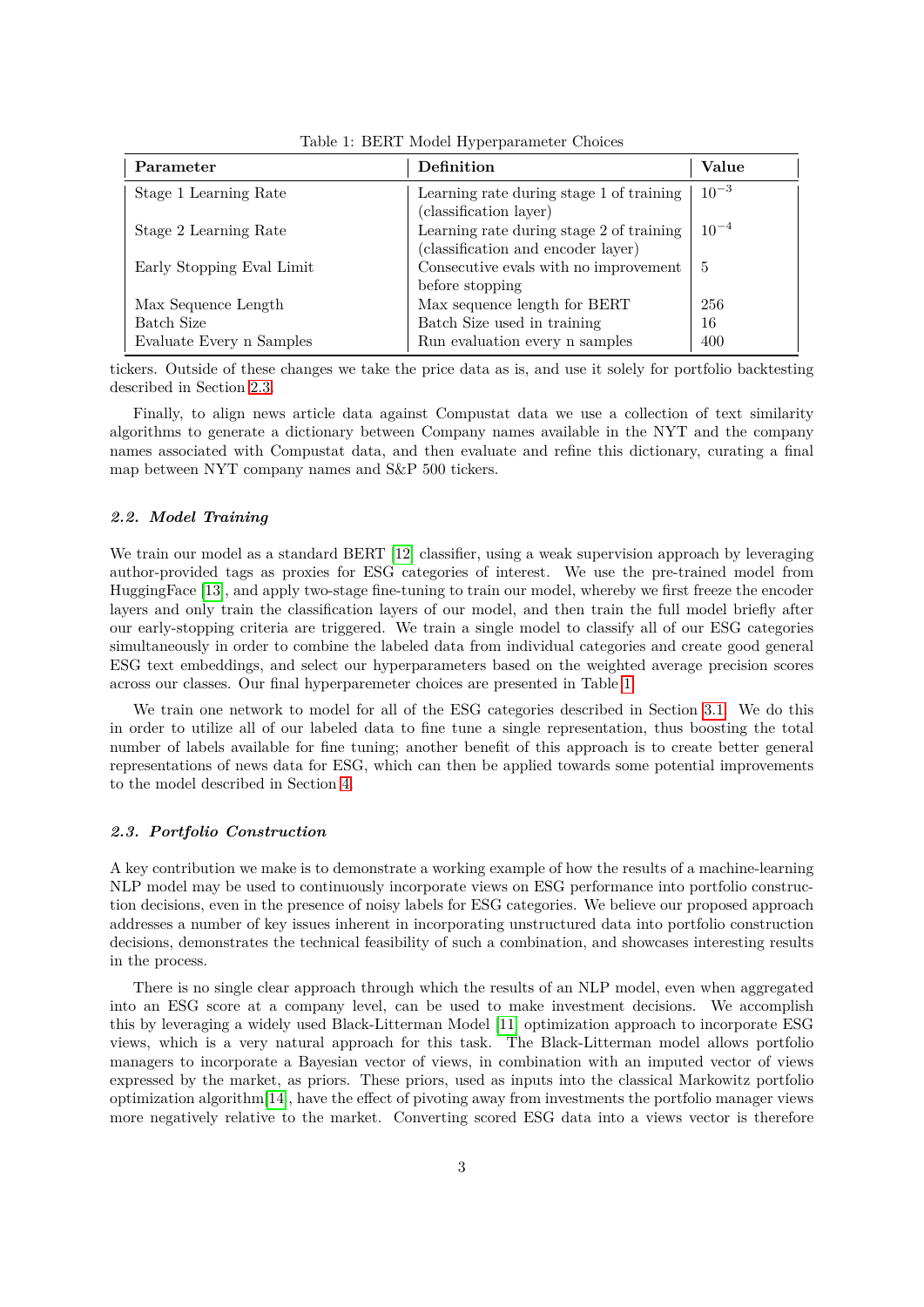particularly pivotal to our approach. There are several key decision points to be made in order to convert news data ESG scores into signals. We elaborate on each of these below:

- Initially, our machine learning classifier outputs a number between 0 and 1 for each article, which roughly corresponds to the probability of the article belonging to a particular ESG category. As seen in the precision-recall estimates we present in Section [3.1,](#page-5-0) we see significant differences across categories in terms of the number of false positives one has to tolerate in order to meet a particular recall cut-off. To add to this complexity, our model performance is often under-estimated by human error and labeling inconsistency, where articles labeled by our model but not by NYT are in fact legitimate members of the category. These considerations lead us to pick a specific probability cut-off for each category for treating an article as indication of ESG risk.
- After these signals are generated, we need to account for natural variance in reporting, both over time as the news cycle moves towards big newsworthy events and away from reporting on corporate issues, as well as companies which simply get more press on average. We accomplish this by first aggregating signals over the last quarter, clipping the highest signals at the 95th percentile (making the overall distribution less skewed), and scaling the signals so that the 95th-percentile signal receives the value of 1.
- Lastly, the normalized weights get turned into a views vector *Q*. As per the standard Black-Litterman approach [\[11\]](#page-9-5), we add our views vector to the expected returns vector in order to tilt the portfolio away from companies linked to a significant amount of ESG press.

After producing our ESG views vector as described above, we follow the standard Black-Litterman portfolio optimization approach. As in the seminal work [\[11\]](#page-9-5). We compute the posterior returns estimate as over *n* assets as:

$$
E(R) = [(\tau \Sigma)^{-1} + \Omega^{-1}]^{-1} [(\tau \Sigma)^{-1} \Pi + \Sigma^{-1} Q]
$$

Where  $E(R)$  represents the posterior returns expectation,  $\Sigma$  represents the prior covariance matrix and  $\tau$  is used as a scalar tuning constant for adding additional uncertainty,  $\Omega$  as the  $n \times n$  uncertainty matrix of views, Π gives the prior vector of expected returns, and *Q* gives the prior vector of asset manager views. As we discussed above, estimating *Q* is pivotal to our approach. We further discuss the impact *Q* has on the make-up of our ESG portfolio in Section [3.2.](#page-5-1)

In addition, we compute the posterior covariance matrix as:

$$
\hat{\Sigma} = \Sigma + [(\tau \Sigma)^{-1} + \Omega^{-1}]^{-1},
$$

Where  $\hat{\Sigma}$  represents the posterior covariance matrix,  $\Sigma$  represents the prior covariance matrix,  $\tau$  is used as as a scaling constant adding additional uncertainty, and  $\Omega$  represents the portfolio manager's estimate on the uncertainty of their views. We did not compute an ESG-specific estimate  $\Omega$ , instead using market covariance as the uncertainty matrix estimate. Some ways in which  $\Omega$  could potentially be estimated when using inputs of a predictive model would be by using model uncertainties to aggregate the total uncertainty of NLP models predictions by using estimates of false positive and false negative rates, as well as the number of predictions made. One could also build on this approach by estimating the statistical distributions and estimating the covariance matrix of model errors.

We use this strategy with the constraint of taking long-only positions to reflect the needs of the long-only ESG-focused investor, and with the optimization objective of maximizing the Sharpe Ratio. Some periods have no feasible solution to the optimization problem with the long-only constraints, during which times we use market weights for both the ESG and the standard Black-Litterman portfolios; the results are summarized in Section [3.2.](#page-5-1)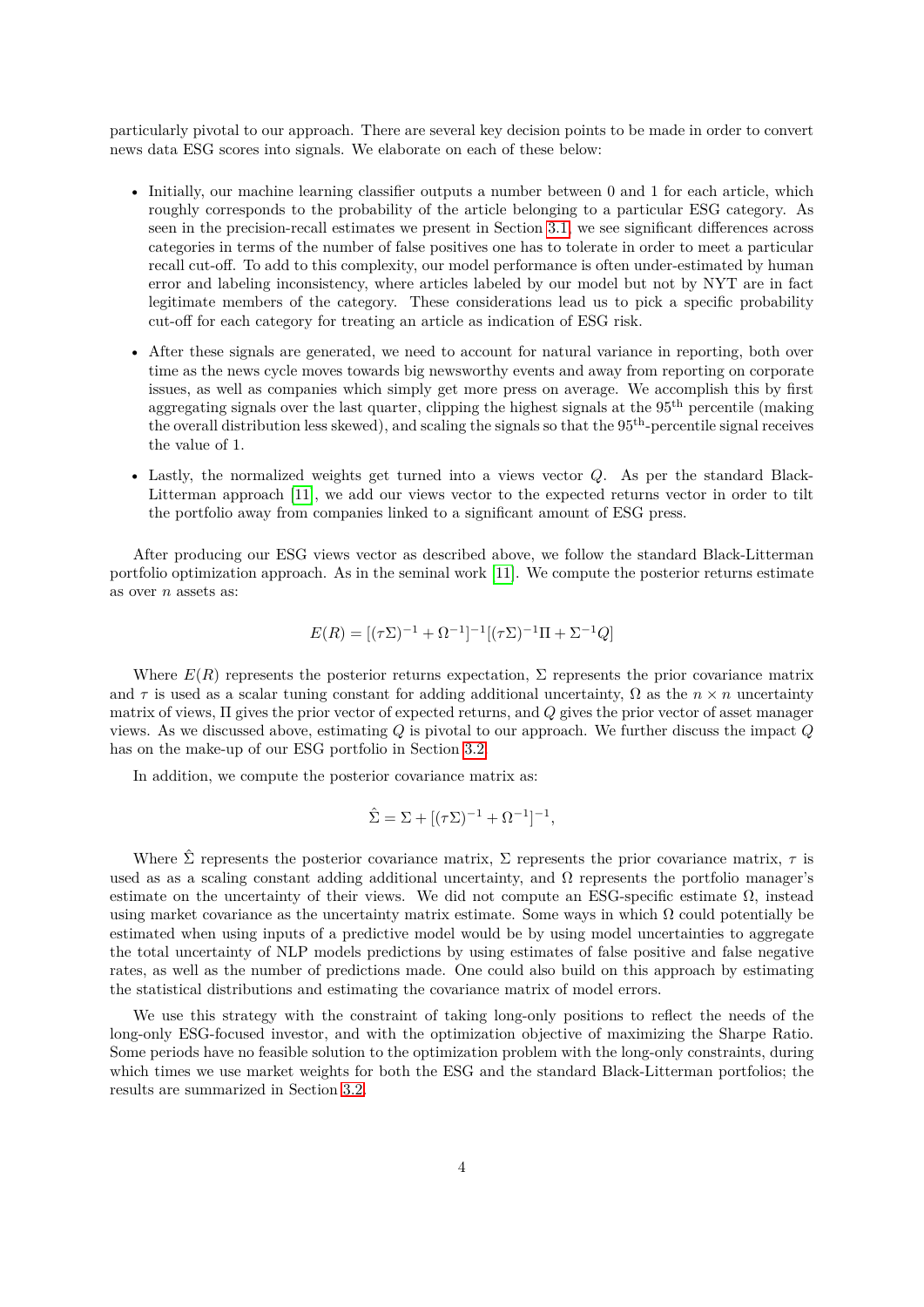| E/S/G         | <b>ESG Sub-Category</b>    | ROC AUC   PR AUC |      |
|---------------|----------------------------|------------------|------|
| Social        | Product Liability          | 0.92             | 0.65 |
| Social        | Human Capital              | 0.90             | 0.62 |
| Social        | Privacy                    | 0.91             | 0.59 |
| Social        | Data Security              | 0.93             | 0.63 |
| Governance    | Anti-Competitive Practices | 0.93             | 0.75 |
| Environmental | Pollution & Waste          | 0.95             | 0.70 |
| Environmental | Climate Change             | 0.96             | 0.73 |

<span id="page-5-2"></span>Table 2: NLP Model Performance

<span id="page-5-3"></span>Table 3: Model Thresholds

| E/S/G         | <b>ESG Sub-Category</b>    | Threshold<br>Precision | Threshold<br>Recall | Sampled Pre-<br>cision at Cut-<br>Off |
|---------------|----------------------------|------------------------|---------------------|---------------------------------------|
| Social        | Product Liability          | $19\%$                 | $69\%$              | $50\%$                                |
| Social        | Human Capital              | 39\%                   | $46\%$              | 58%                                   |
| Social        | Privacy                    | $40\%$                 | $46\%$              | $57\%$                                |
| Social        | Data Security              | $49\%$                 | $31\%$              | $56\%$                                |
| Governance    | Anti-Competitive Practices | $29\%$                 | 80\%                | 54\%                                  |
| Environmental | Pollution & Waste          | 17%                    | 62\%                | 58%                                   |
| Environmental | Climate Change             | $12\%$                 | $50\%$              | 40\%                                  |

## **3. Results**

#### <span id="page-5-0"></span>*3.1. ESG News Data Classifier and Weak Supervision*

The choices of hyperparameters detailed in Table [1](#page-3-1) result in model performance metrics computed by using author-curated tags directly, summarized in Table [2.](#page-5-2) These results are very promising, and based on our analysis of false-positive and false negatives are under-stated (meaning our models are able to generalize well despite the prevalence of missing tags in the historical NYT data), as detailed in Table [3.](#page-5-3) Given that the fully labeled hold-out set is based on author-provided tasks, we find that in general the true performance of the model for classifying ESG issues is understated by this direct computation. We discuss our estimates of effective performance of the NLP model below, as well as the implications towards using the model within a portfolio optimization framework. We note that good generalization of NLP models despite limitations and inconsistencies in labeled data is expected, and is consistent with recent research on weak supervision in NLP, for example [\[15\]](#page-9-9).

<span id="page-5-1"></span>Based on these results, we are able to choose cut-offs (detailed in Table [3\)](#page-5-3) that provide precision-recall trade-offs that are sufficiently high for us to make a determination. We note that the performance of our models at our chosen thresholds is empirically better than what we estimate using NYT labeled data only, due to limitations and a level of inconsistency in historical labeling, as Table [3](#page-5-3) shows. Our choice of cut-off was made such that the approximate precision of each of our NLP models was  $\sim$  50%, and aimed to maximize recall under this constraint. For example, based on the precision-recall curve we estimate for the Product Liability ESG category as can be seen in Figure [1,](#page-6-1) our chosen cut-off allows us to capture ∼ 80% of the total number of mentions of Product and Liability as an ESG issue in relation to S&P500 companies, and we estimate the effective precision as this threshold to be ∼ 50%. Other classes similarly yield results that are sufficiently precise to provide accurate estimates of ESG risk exposure when averaging over a large number of news articles. The intuitive results and favorable performance of the Black-Litterman-ESG portfolio, as described in Section [3.2,](#page-5-1) yield credence to satisfactory performance of our NLP models.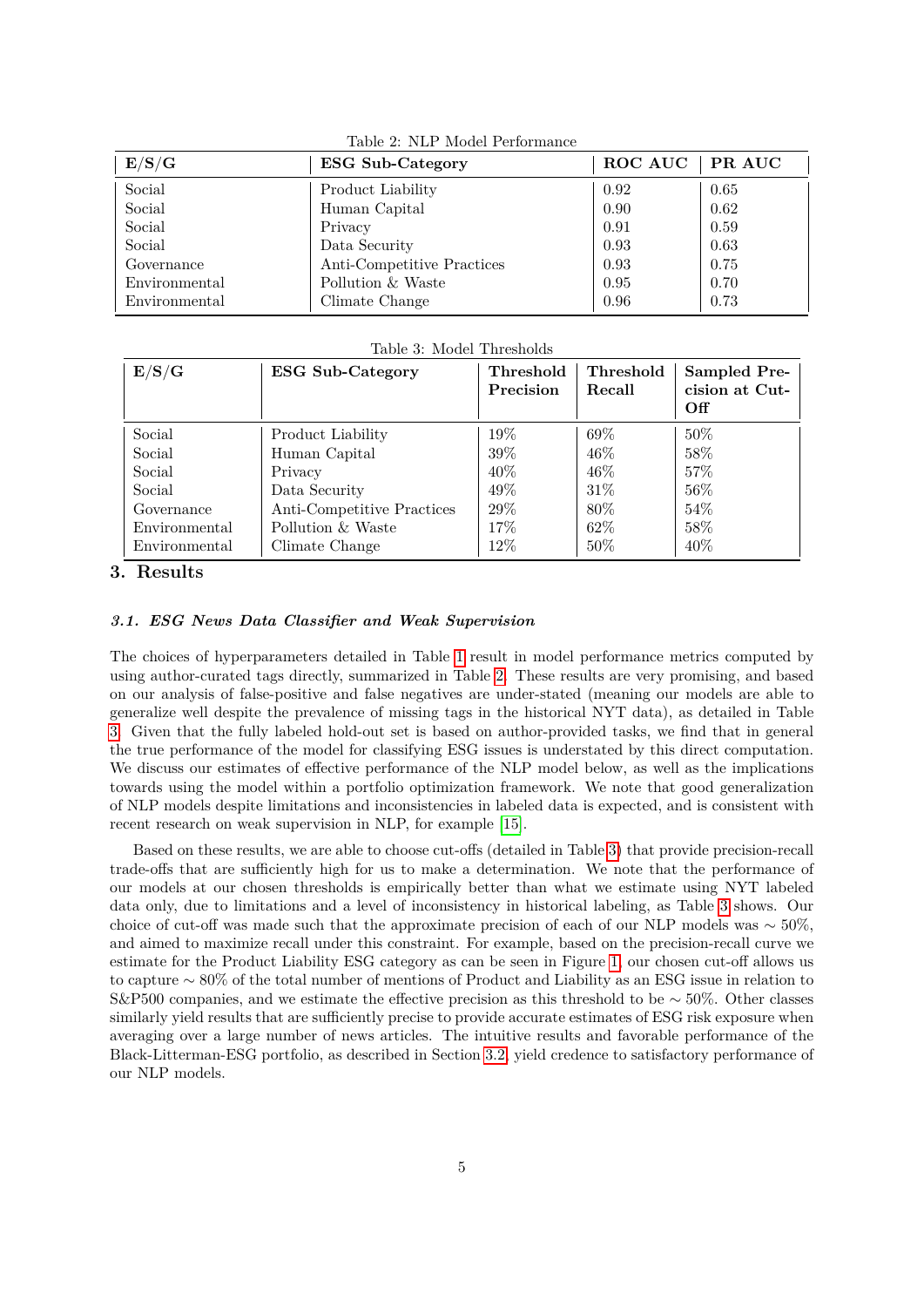

<span id="page-6-1"></span>Figure 1: Threshold Choice for the Product Liability ESG Category

#### *3.2. Portfolio Comparison*

Although ESG criteria are generally not performance driven, we compare the historical performance of three ESG portfolios. The first is the market-weighted portfolio provided for reference, the second a Black-Litterman Benchmark portfolio with no additional priors (i.e. a zero-vector used for the portfolio manager's views), and the third is the Black-Litterman ESG portfolio utilizes the article scores generated by our NLP model to generate a views vector, where a high prevalence of ESG-related news is taken as a negative signal, as described in Section [2.3](#page-3-0) above. Figure [2](#page-7-0) shows a comparison of the three portfolios.

Note that the Black-Litterman ESG portfolio performs in-line with the benchmark Black-Litterman portfolio, with both having higher returns than the market portfolio. Table [4](#page-7-1) includes some additional metrics, which also shows that the performance is of the ESG portfolio is in line with the benchmark Black-Litterman portfolio across a range of metrics commonly used in portfolio management. The information ratio is computed using the market portfolio as a benchmark, while the Sharpe Ratio and standard deviation of excess returns are computed using US Treasury spot interest rates. We purposefully avoid running a high number of experiments in order to avoid the pitfalls of P-Hacking in quantitative finance [\[16\]](#page-9-10), and therefore we do not make the claim that an investment strategy based on ESG investing would produce reliable excess returns in the future. One might hypothesize that this level of performance is a signal of an ESG momentum factor, but a deeper analysis would be required to conclusively determine that. Nevertheless, we believe it is interesting that such a portfolios could have performed in line with an unconstrained portfolio in the past, perhaps indicating possible advantages of implementing ESG portfolio "tilt" strategy, rather than treating ESG considerations as exclusionary constraints.

<span id="page-6-0"></span>Figure [3](#page-7-2) are the industries that were under- or over-indexed in the BL-ESG portfolio throughout our testing period. Note much of this is intuitive: the Finance and Insurance industries are underrepresented during market downturns, especially during the Great Financial Crisis, due to the increases in negative publicity and therefore in mentions of ESG issues. Similarly, the Information industry becomes more under-represented in recent years, as privacy issues have become much more prevalent and drawn additional public scrutiny. Also note that during periods where the market becomes highly correlated, there is no under- or -over indexing as all strategies track the market portfolio during these periods. We also note that the two Black-Litterman portfolios are significantly different, with an average overlap of only 19*.*85% in their holdings over the periods where Black-Litterman optimization is performed.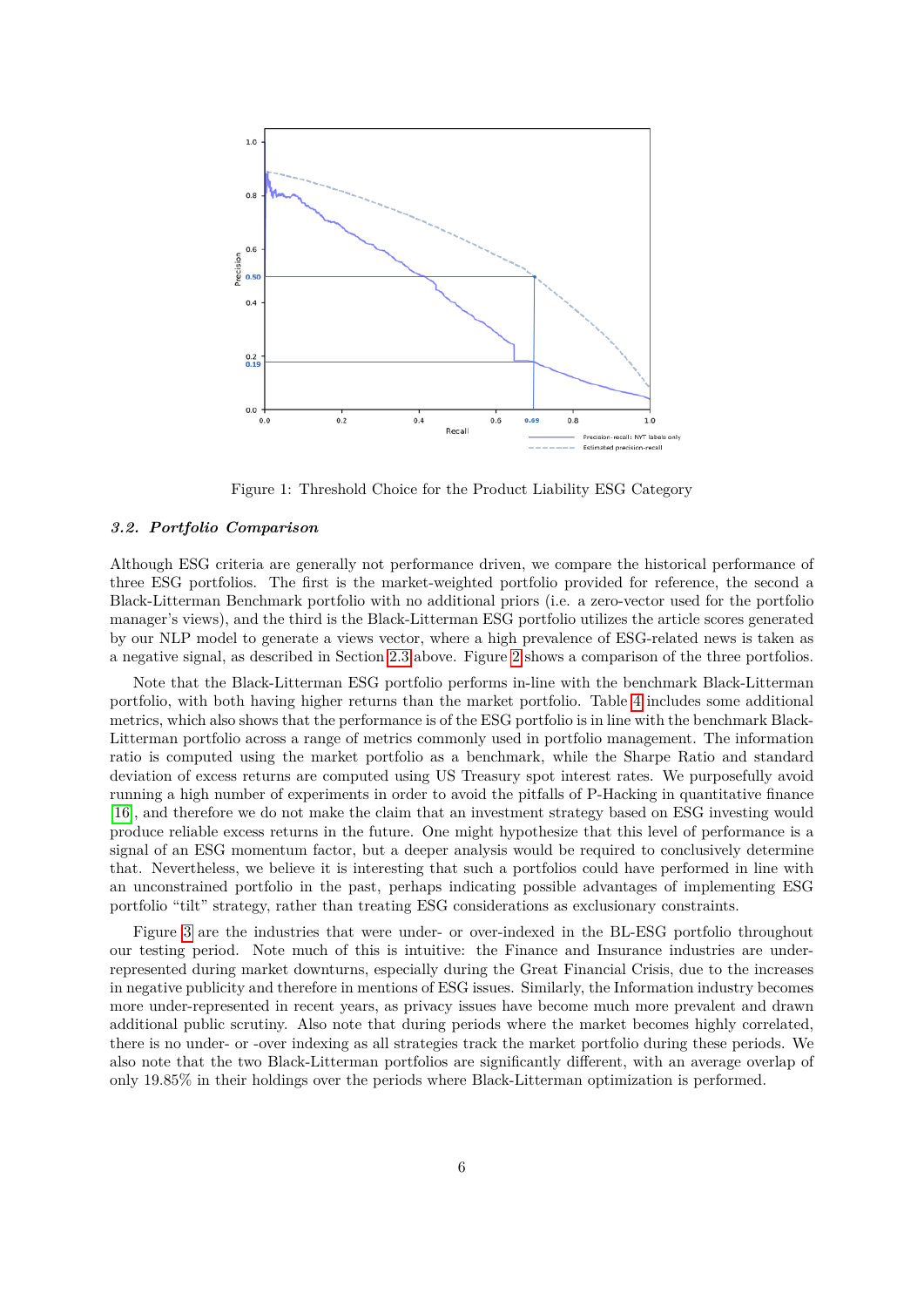

<span id="page-7-0"></span>Figure 2: Comparison of Market Portfolio, ESG-BL Portfolio and Benchmark BL Portfolio



<span id="page-7-2"></span>Figure 3: Industry under- and over-Indexing for the ESG Portfolio

| Portfolio              | Information Sharpe<br>Ratio | Ratio | Annualized<br>Returns | Volatility of Excess<br>Returns |
|------------------------|-----------------------------|-------|-----------------------|---------------------------------|
| BL-ESG Portfolio       | 0.0147                      | 0.400 | $9.14\%$              | $24.59\%$                       |
| BL-Benchmark Portfolio | 0.0142                      | 0.368 | 8.08%                 | $\boldsymbol{23.18\%}$          |
| Market Portfolio       | 0.0                         | 0.237 | 4.77%                 | 21.63%                          |

<span id="page-7-1"></span>Table 4: Portfolio Metrics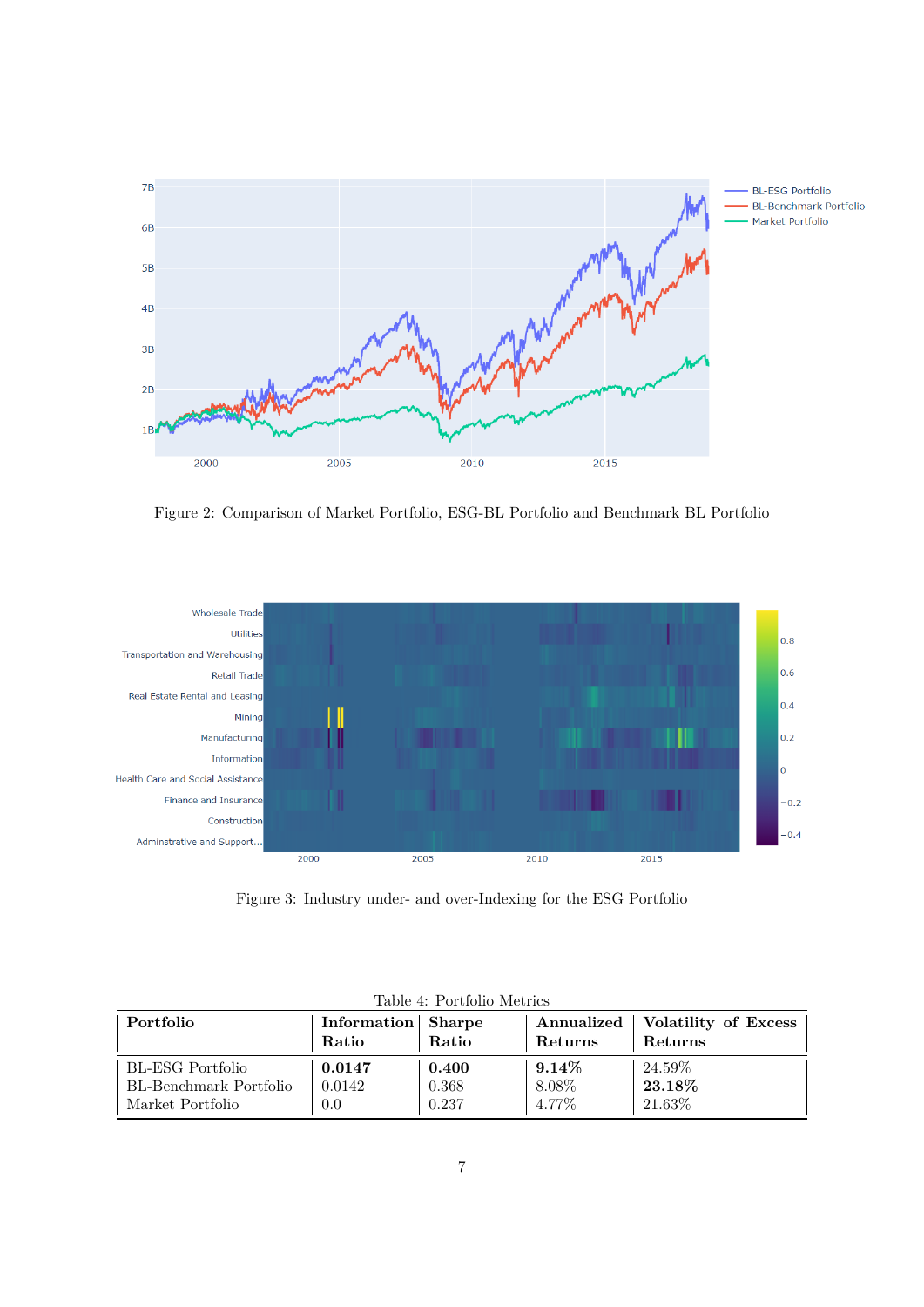### **4. Conclusion and Future Work**

In conclusion, we developed and demonstrated an approach that can be used to extract ESG signals from unstructured text data using deep learning models for NLP, then subsequently incorporate these signals into portfolio construction decisions. Such an approach can generate portfolios that are tilted towards companies with fewer signals of ESG exposure, but is otherwise competitive with a benchmark portfolio across a variety of metrics.

There are a number of opportunities to build on our work described above, and we detail some of the approaches that we deem most promising for improving on our work.

As the state of the art in natural language processing is evolving rapidly, one area of opportunity is incorporating newer NLP models. There are two primary areas of research pushing the state-of-the-art over the large Transformer-based models (BERT [\[12\]](#page-9-6), ALBERT [\[17\]](#page-9-11)) we utilized for our NLP work. The first area of research is in pushing the performance on common NLP benchmark tasks and generalizability of NLP models, primarily (but not exclusively [\[18\]](#page-9-12)) through scaling up transformer architectures to be even larger, e.g. XLNet [\[19\]](#page-9-13), [\[20\]](#page-9-14) or GPT-3 [\[21\]](#page-9-15). Another key area of research, which is perhaps even more useful in the domain of ESG, is focused on achieving similar results but dramatically scaling down the size of the model, such as DistilBERT [\[22\]](#page-9-16), TinyBERT [\[23\]](#page-9-17). This is very promising due to the large volumes of data related to ESG, where lowering inference costs and reducing / eliminating the need for multiple models (e.g. TF-IDF based pre-filtering) has the potential to save significant engineering and computational costs. One can also incorporate additional detail into estimating the posterior covariance matrix  $\Sigma$  by incorporating the statistical distribution of NLP model errors to reflect the inherent uncertainty in the views vector.

Another key area of improvement is in collecting additional data, and potentially in combining data from various ESG data sources. Relevant sources of text data for ESG include social media data, news data, regulatory filings, and company ESG disclosures. Building generalized NLP models that are robust to dealing with multiple data sources also has the potential for significantly reducing engineering costs for building ESG scoring systems, and also for creating better robust general representations of ESG text data by pooling labeled data across sources. These better representations can then be used beyond supervised classification tasks and expanded to additional tasks such as detection of ESG events or emerging ESG risks.

## **References**

- <span id="page-8-0"></span>[1] Alex Bryan et al. *Passive Sustainable Funds: The Global Landscape 2020*. Tech. rep. Sept. 2020.
- <span id="page-8-1"></span>[2] Samuel M. Hartzmark and Abigail B. Sussman. "Do Investors Value Sustainability? A Natural Experiment Examining Ranking and Fund Flows". In: *The Journal of Finance* 74.6 (2019), pp. 2789– 2837. doi: [10.1111/jofi.12841](https://doi.org/10.1111/jofi.12841). eprint: [https://onlinelibrary.wiley.com/doi/pdf/10.](https://onlinelibrary.wiley.com/doi/pdf/10.1111/jofi.12841) [1111/jofi.12841](https://onlinelibrary.wiley.com/doi/pdf/10.1111/jofi.12841). url: <https://onlinelibrary.wiley.com/doi/abs/10.1111/jofi.12841>.
- <span id="page-8-2"></span>[3] J.P. Morgan. *Why COVID-19 Could Prove to Be a Major Turning Point for ESG Investing*. July 2020. url: <https://www.jpmorgan.com/insights/research/covid-19-esg-investing> (visited on  $10/12/2020$ ).
- <span id="page-8-3"></span>[4] Divya Balji. "Sustainable investing surges in Canada amid pandemic, protests". In: *BNN Bloomberg* (June 2020). URL: https://www.bnnbloomberg.ca/sustainable-investing-surges-in[canada-amid-pandemic-protests-1.1453425](https://www.bnnbloomberg.ca/sustainable-investing-surges-in-canada-amid-pandemic-protests-1.1453425) (visited on 10/12/2020).
- <span id="page-8-4"></span>[5] Esther Whieldon, Robert Clark, and Michael Copley. "ESG funds outperform S&P 500 amid COVID-19, helped by tech stock boom". In: *S&P Global Market Intelligence* (Aug. 2020). url: [https://www.spglobal.com/marketintelligence/en/news-insights/latest-news-headlines](https://www.spglobal.com/marketintelligence/en/news-insights/latest-news-headlines/esg-funds-outperform-s-p-500-amid-covid-19-helped-by-tech-stock-boom-59850808)/ [esg- funds- outperform- s- p- 500- amid- covid- 19- helped- by- tech- stock- boom- 59850808](https://www.spglobal.com/marketintelligence/en/news-insights/latest-news-headlines/esg-funds-outperform-s-p-500-amid-covid-19-helped-by-tech-stock-boom-59850808) (visited on 10/12/2020).